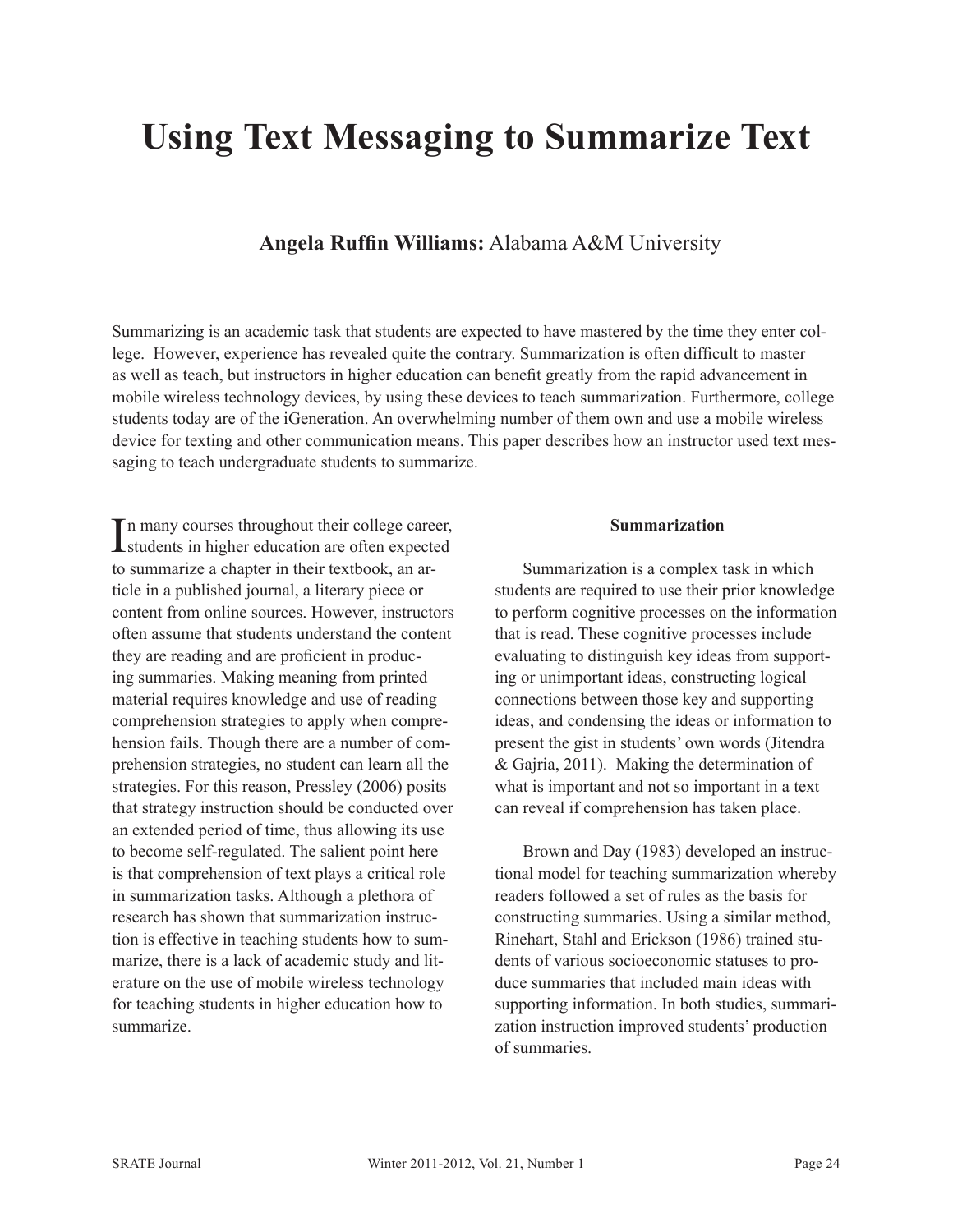### **Technology**

Rapidly and evolving technology has brought about new options for communication, organization, and entertainment via technology-based devices such as mobile phones, smartphones, Personal Digital Assistants (PDAs), MP3 players, e-readers, and iPods (Kim, Mims & Holmes, 2006). These technological devices are not only gaining popularity for its original use, but for its use in education as well to support learning. The iGeneration of undergraduates have grown up immersed in video games, computers, cell phones, social networking, instant messaging, and the Internet (Rosen, 2011; Turner, 2009). Short messaging services (SMS) or text messaging is one of the fastest growing modes of communication among them (Carvus & Ibrahim, 2009; Plester, Wood & Joshi, 2009). It has brought a great deal of convenience, quickness, and a new language to those who use them. For digital natives or the iGeneration, the language of the digital world, "text speak," is not viewed as an alternate speech, but as a basic and natural code of speaking and thinking (Turner, 2009). Motivalla (2007) asserts that wireless mobile phones are the most widely embraced technology used to send and receive text messages that has become embedded into the culture of adolescents. Yet, its popularity has not gained much interest in higher education as a teaching and learning tool.

#### **Mobile Learning**

Mobile learning (m-learning) is an approach to using wireless and mobile technologies to obtain or provide educational content by extending access to a desktop-based online environment to a handheld device such as a mobile phone (Motivalla, 2007). This approach to learning is based on the constructivist theory of learning in that learners construct knowledge in an authentic context. Wireless mobile devices offer a unique opportunity for teachers and students in different kinds of instructional settings. If appropriately facilitated, mobile learning can benefit students

by promoting and fostering collaboration and communication in formats that are most suited to students (Wagner, 2008). Instructors can also benefit by accessing services and interacting with students while on the go. To keep up with the increasingly prominent use of mobile technologies and to effectively facilitate mobile learning, it is imperative that instructors learn about and adapt to the changing environments, when and where appropriate. More importantly, instructors will have to shift from being transmitters of knowledge to facilitators of learning in order to create new learning pathways that are more situated, personal, collaborative, and student-centered.

The implications of mobile learning are momentous, and its potential effect on education is profound. The iGeneration and faculty who already use mobile devices will find ways to integrate them into all aspects of their daily lives including the tasks of teaching and learning. As these devices become more sophisticated, they may coexist with or supplant other technologies to make learning more portable and effective. With the diversity of students and varying levels of comprehension, educators should take advantage of this new channel for learning in higher education by planning how to best utilize them in online and traditional classes (Kim, Mims & Holmes, 2006).

#### **Teaching the Undergraduates**

Students' lack of summarization skills was evident in article summary assignments in my undergraduate courses, which required them to summarize articles from The Reading Teacher journal. Several times while grading the summaries, I found myself making comments such as, "this is retelling rather than summarizing," "identify the main idea," "provide statements to support the main idea" and or "identify the most important ideas found in the article." It was obvious that after the second article summary assignment, students still did not understand the skill of summarizing. And even more importantly,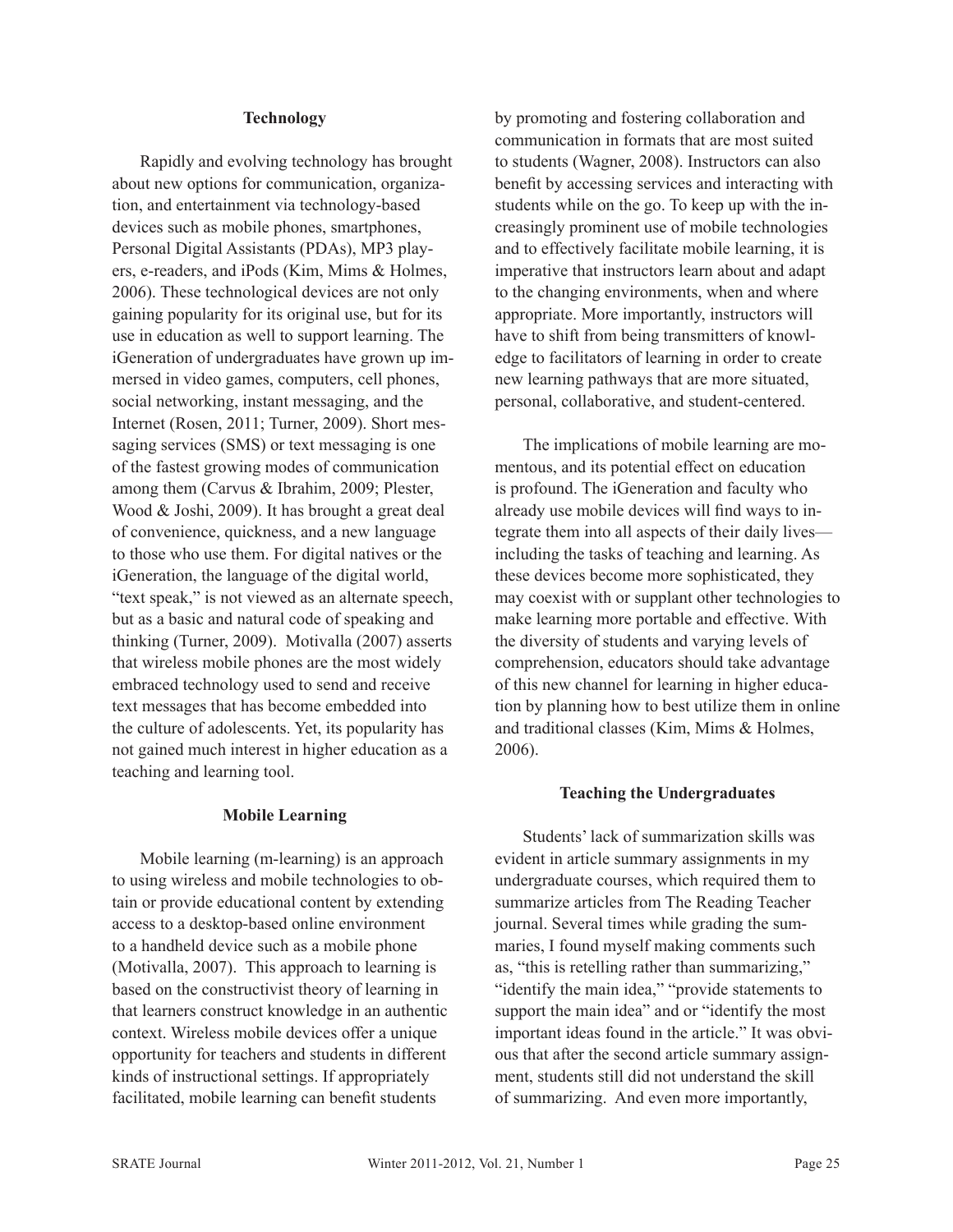the comments made within their summaries had no bearing on subsequent summary assignments. Something more had to be done than simply writing comments within their assignments that they did not seem to understand or improve their summary writing.

My first task as the instructor of the course was to ensure that students understood the material they were reading. Comprehension strategies were taught using scientifically based reading research from peer reviewed journal articles and the textbook for the course. The teaching and learning of the strategies were a part of the course content and objectives, as this was an undergraduate reading methods course. Graphic organizers, repeated readings, reading response journals, read alouds, cooperative learning groups, mini-lectures using the direct instruction approach and other strategies were used to teach students how to comprehend the material and apply fix up strategies when comprehension failed. Since students were not able to use and apply all these strategies in one three-hour class session, these strategies were taught, reviewed and practiced for several weeks prior to the mid-semester point. After the strategies were taught, practiced and applied to the different texts (i.e. paragraphs from the textbook, research based articles from journals, and online sources), students were now challenged with the task of summarizing.

A modification to the framework of Rinehart, Stahl and Erickson (1986) and the incorporation of technology were used to teach students how to summarize. Since mobile wireless devices, specifically mobile or smart phones, are popular among college students, the instructor used a free text messaging application (TextNow) as a tool to teach summarization. Students were limited to 160 characters for each summarization task as this was the maximum characters for mobile phones. However, the number of characters for various smart phones exceeds 160 characters. For the sole purpose of concealing the instructor's mobile phone number, the text messaging application was downloaded to the instructor's iPod, which allowed both the students and the instructor to send and receive messages to a phone number provided by TextNow. It is important to note that the use of TextNow with an iPod provided the same capabilities as a mobile phone.

The summarization instruction began with placing students in cooperative learning groups of four. The instructor then explained and modeled two of Brown and Day's (1983) rules- delete unnecessary information and delete redundant information. To keep the summarization instruction similar to that of Rinehart, Stahl and Erickson (1986), relate main idea to supporting information was also included as one of the rules.

Beginning with a paragraph from the textbook, the instructor and students read and discussed the paragraph. The instructor modeled how to write down only the main ideas and supporting information by "thinking aloud" five sample paragraphs and having individual students to do similar "think alouds." Next, the instructor modeled how to produce a summary of one of the five paragraphs using the following checklist: (1) Have I found the overall idea that the paragraph or group of paragraphs is about? (2) Have I found the most important information that tells more about the overall idea? (3) Have I used any information that is not directly about the overall idea? (4) Have I used any information more than once? Afterwards, the instructor composed a summary of the sample paragraph in text messaging format using text speak or text language. The message was sent to each cooperative group. A discussion of the summary statement and the text message sent occurred and students were given the opportunity to make comments and ask questions for clarity. Next, each cooperative group summarized the remaining four paragraphs and sent the instructor summaries via text messaging using text speak or text language as well. During the second half of the class session, individual students practiced summarizing single paragraphs while the instructor provided individual and class feedback.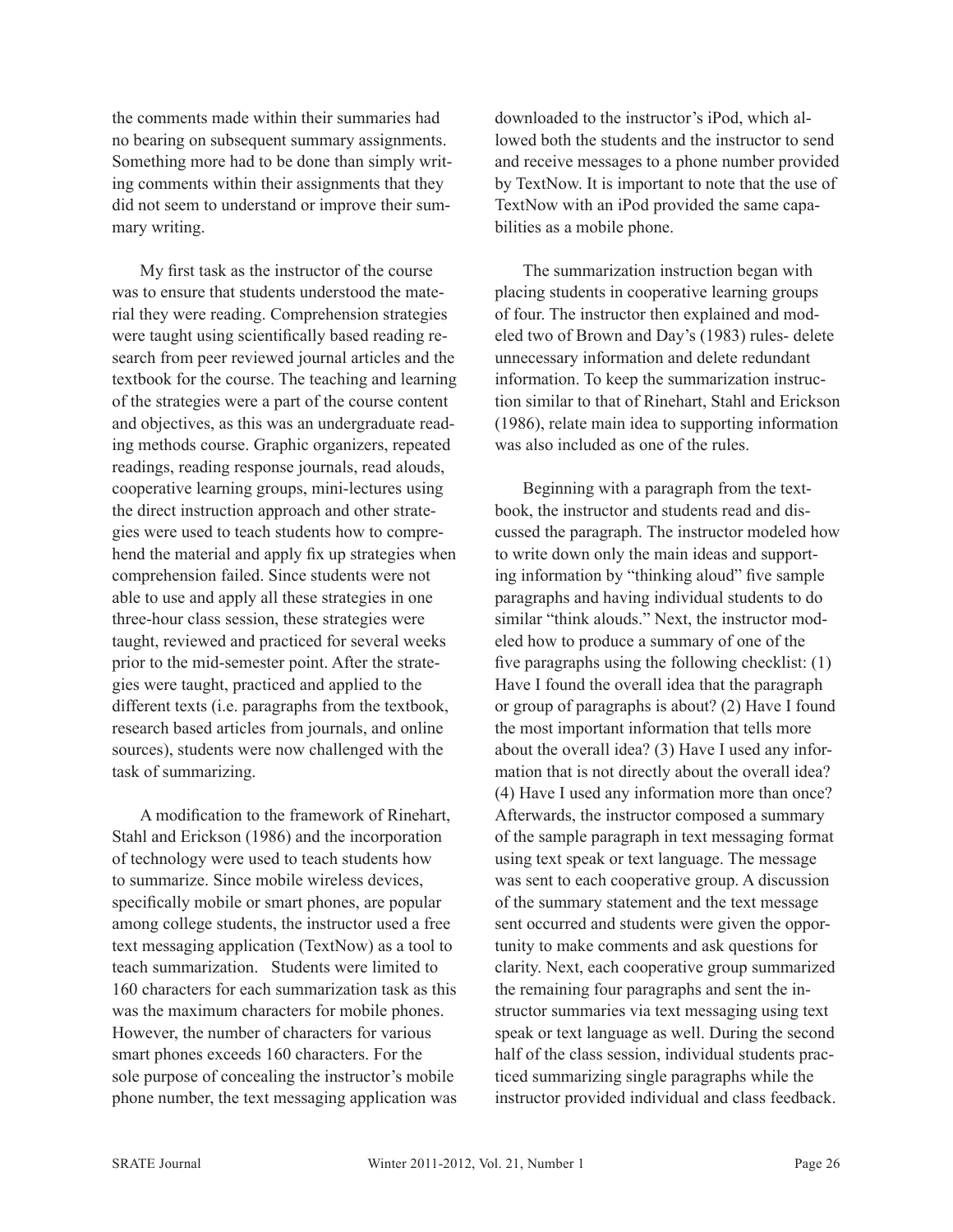Due to the length of the class session, one 3-hour session per week, the continuation of the summarization instruction was carried into the following class meeting. During this time, cooperative groups summarized multiple paragraphs from both the textbook and research articles and then summarized the summaries of each paragraphs. Again, the instructor provided feedback to the students. Moving from summarizing multiple paragraphs into one, students were directed to summarize an entire research article without first summarizing individual paragraphs. This task proved to be difficult for some students at first as the students had to be reminded to add supporting details to the main idea of the article. The limitation on the number of characters to be used in the text messages forced students to further condense the information to simply provide the gist of the article. This also proved to be frustrating and challenging for students. It appeared that while in cooperative groups, students were able to produce proficient summaries of the entire article. However, when summaries were produced individually, many of them were inadequate. Because of the continued frustration and difficulties of individual students producing proficient summaries of an entire article, the summarization instruction was extended to another class meeting.

During the third class meeting, the instructor modeled and explained again to students how to summarize. The problem seemed to have been that when students worked alone to produce summaries of the entire article, it was difficult. It was not clear to the instructor if cooperative learning groups affected students' summaries or the task of producing a summary of an entire article without first summarizing individual paragraphs. With this dilemma, the instructor continued to allow students to work in cooperative learning groups to produce summaries by summarizing individual paragraphs first and then summarizing the summaries of each, then providing a summary of the entire article. The summarization of individual paragraphs and then summarizing the summaries of each of those paragraphs appeared to be the

"ah ha" moment for both the students and the **instructor** 

Analysis of the summarization instruction using mobile wireless phones proved to be beneficial to students. Students enjoyed the use of a mobile device to send and receive messages; its use fostered collaboration and communication. They felt less threatened when completing the assignment because they did not have to concentrate on correct spelling and could text freely. However, the students that experienced difficulties constructing summaries of the entire article without summarizing individual paragraphs first, found it difficult to identify the main idea of the entire article. The students also preferred to work in cooperative learning groups rather than working independently to create a summary of the entire article. As for the instructor, the most challenging part of the summarization instruction was the understanding of text language students used in text messages. Their texts contained letter/number homophones (2moro, gr8, 2nite); g-clippings (goin, comin, talkin); omitted apostrophes (cant, wont, dnt); nonconventional spellings (fone, skool, wuld); and shortenings (b, u, n).

After the summarization instruction, students' production of summaries improved greatly. There were significantly less retelling in their assignments and the supporting details contained important information to support the main idea. There were no problems translating the text messages to Standard English when students completed summary assignments after the instruction.

Everyday, new technologies, new methods, and new pedagogies are changing the faces of education. As mobile technologies become increasingly prominent in the lives of college students worldwide, institutions of higher education should find innovative ways for the use of these popular devices for a range of different teaching and learning purposes.